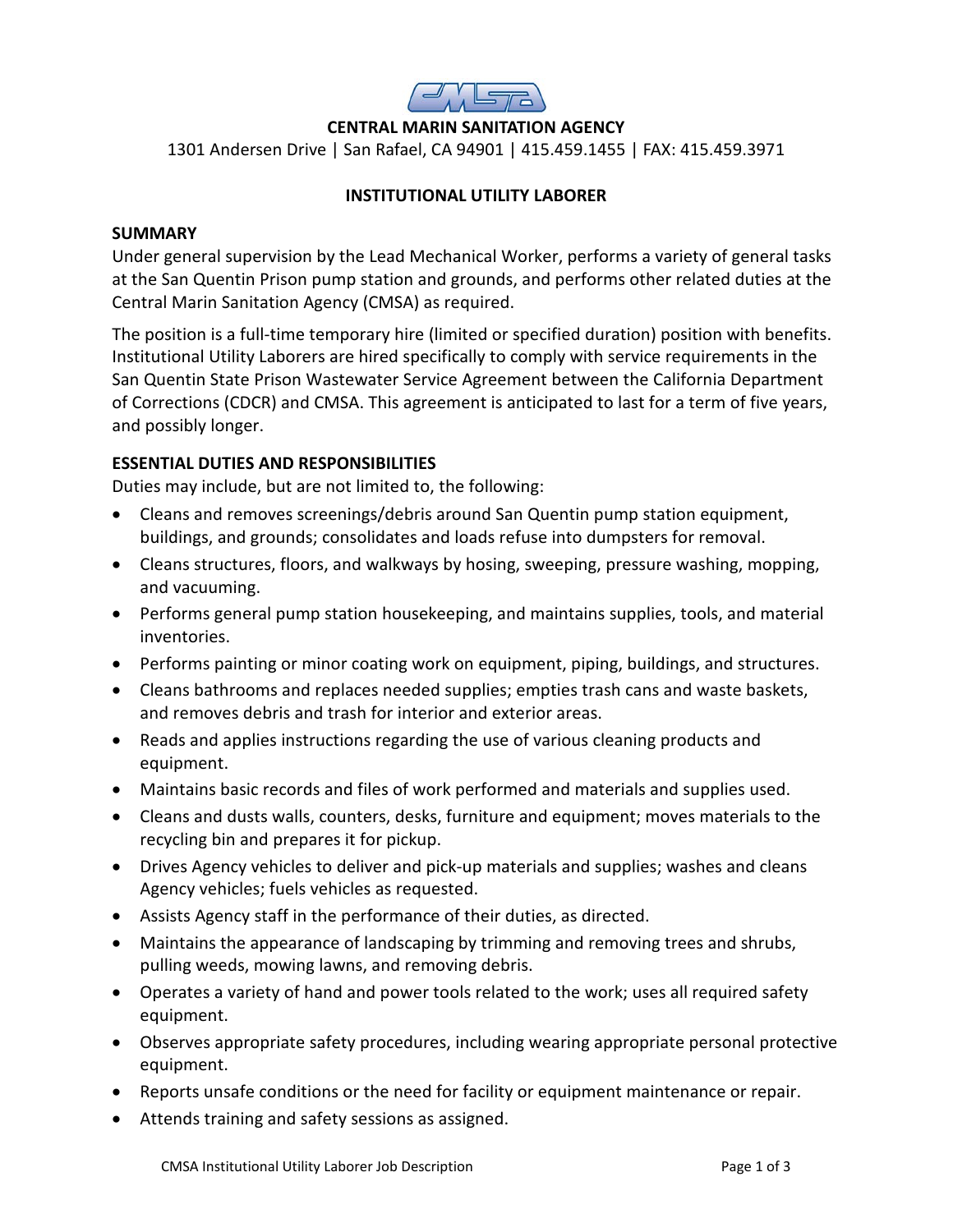### **QUALIFICATIONS**

To perform this job successfully, an individual must be able to perform each essential duty satisfactorily. The requirements listed below are representative of the knowledge, skill, and/or ability required.

### **Education and Experience**

High school diploma, general education degree (GED), or equivalent is desirable. Some custodial and/or landscaping experience and familiarity with painting is also desirable.

### **Interpersonal Skills**

Ability to interact with others (co-workers, supervisors, subordinates, vendors, member agencies, and the general public) in a professional manner; to accept constructive criticism from supervisors, equals, and subordinates; to work as a team member or independently as needed; to prioritize assignments and meet deadlines; to arrive at work as scheduled and to work the shift hours as scheduled.

### **Language Skills**

Ability to read and comprehend simple instructions, short correspondence, and memos in English. Ability to write simple correspondence in English. Ability to effectively present information in one-on-one and small group situations to customers, clients, and other employees of the organization.

### **Mathematical Skills**

Ability to add and subtract two digit numbers and to multiply and divide with 10's and 200's. Ability to perform these operations using units of U.S. currency, weight measurements, volumes, and distance.

### **Reasoning Ability**

Ability to apply common sense understanding to carry out detailed but uninvolved written or oral instructions. Ability to deal with problems involving a few concrete variables in standardized situations.

### **LICENSCE AND CERTIFICATES**

Must possess a valid California Class C driver's license, have a satisfactory driving record and continue to meet CSRMA driving standards. Failure to maintain these standards may result in loss of employment.

### **PHYSICAL DEMAND ASSESSMENT**

Mobility to work in an institutional setting; strength and stamina to perform custodial, landscaping, and other manual work; ability to climb and descend ladders; vision to read printed materials; and hearing and speech to converse in person and over a radio or telephone.

While performing the duties of this job, the employee is regularly required to use hands to finger, handle or feel, reach with hands and arms, and talk or hear in person or on the telephone or radio. Hearing is frequently required for equipment operation analysis. The employee frequently is required to stand, walk, sit, and climb, or balance and stoop, kneel, crouch, or crawl. The employee is occasionally required to smell, using odors to determine process or equipment problems. The employee must regularly lift and/or move up to ten pounds, frequently lift and/or move up to 25 pounds, occasionally be required to lift and/or